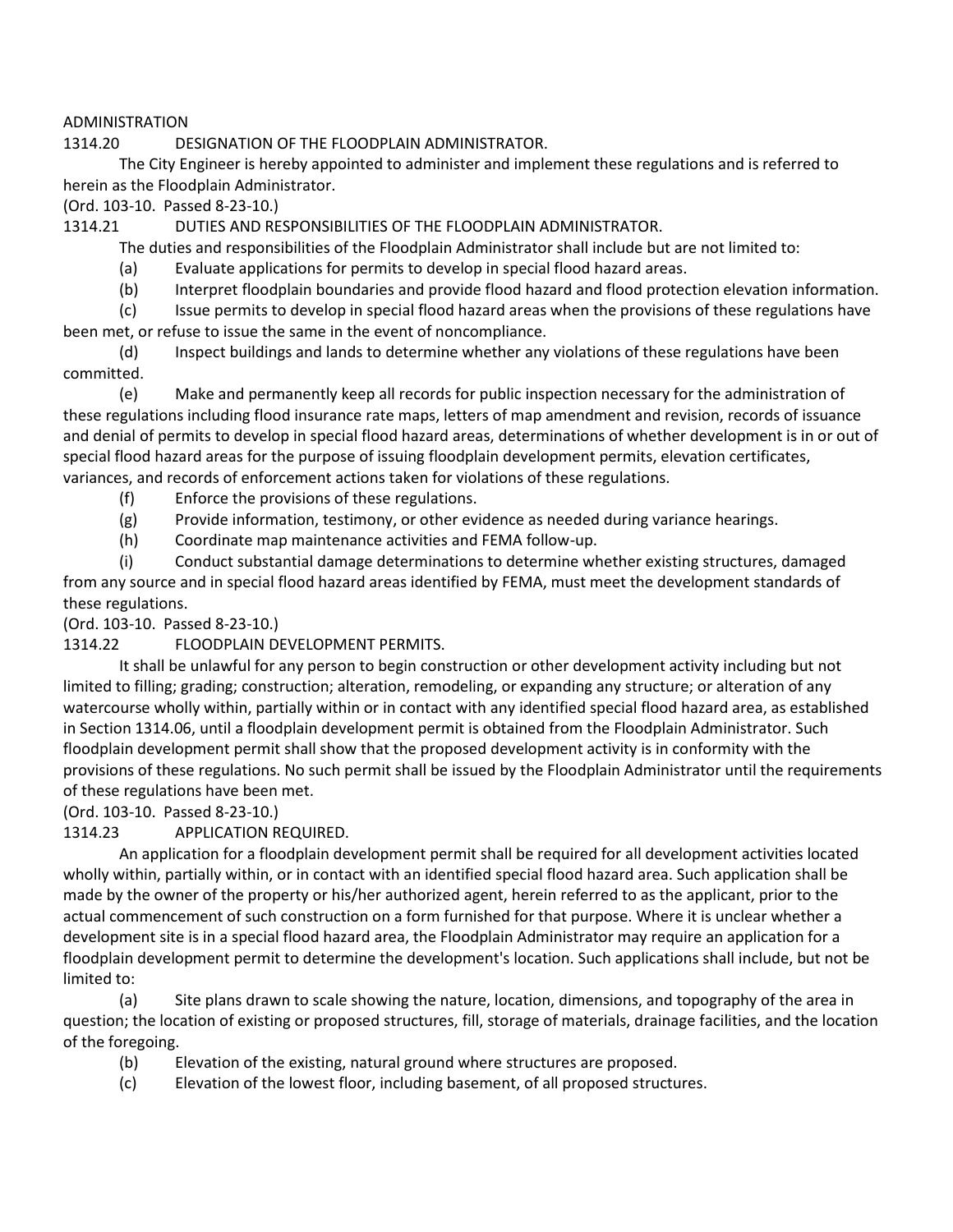(d) Such other material and information as may be requested by the Floodplain Administrator to determine conformance with, and provide enforcement of these regulations.

(e) Technical analyses conducted by the appropriate design professional registered in the State of Ohio and submitted with an application for a floodplain development permit when applicable:

(1) Floodproofing certification for non-residential floodproofed structure as required in Section 1314.45.

(2) Certification that fully enclosed areas below the lowest floor of a structure not meeting the design requirements of Section 1314.44(e) are designed to automatically equalize hydrostatic flood forces.

(3) Description of any watercourse alteration or relocation that the flood carrying capacity of the watercourse will not be diminished, and maintenance assurances as required in Section 1314.49(c).

(4) A hydrologic and hydraulic analysis demonstrating that the cumulative effect of proposed development, when combined with all other existing and anticipated development will not increase the water surface elevation of the base flood by more than one foot in special flood hazard areas where the Federal Emergency Management Agency has provided base flood elevations but no floodway as required by Section 1314.49(b).

(5) A hydrologic and hydraulic engineering analysis showing impact of any development on flood heights in an identified floodway as required by Section 1314.49(a).

(6) Generation of base flood elevation(s) for subdivision and large-scale developments as required by Section 1314.43.

(f) A floodplain development permit application fee set by the schedule of fees adopted by the City. (Ord. 103-10. Passed 8-23-10.)

1314.24 REVIEW AND APPROVAL OF A FLOODPLAIN DEVELOPMENT PERMIT APPLICATION.

(a) Review.

(1) After receipt of a complete application, the Floodplain Administrator shall review the application to ensure that the standards of these regulations have been met. No floodplain development permit application shall be reviewed until all information required in Section 1314.23 has been received by the Floodplain Administrator.

(2) The Floodplain Administrator shall review all floodplain development permit applications to assure that all necessary permits have been received from those Federal, State or local governmental agencies from which prior approval is required. The applicant shall be responsible for obtaining such permits as required including permits issued by the U.S. Army Corps of Engineers under Section 10 of the Rivers and Harbors Act and Section 404 of the Clean Water Act, and the Ohio Environmental Protection Agency under Section 401 of the Clean Water Act.

(b) Approval. Within thirty days after the receipt of a complete application, the Floodplain Administrator shall either approve or disapprove the application. If an application is approved, a floodplain development permit shall be issued. All floodplain development permits shall be conditional upon the commencement of work within one year. A floodplain development permit shall expire one year after issuance unless the permitted activity has been substantially begun and is thereafter pursued to completion.

(Ord. 103-10. Passed 8-23-10.)

1314.25 INSPECTIONS.

The Floodplain Administrator shall make periodic inspections at appropriate times throughout the period of construction in order to monitor compliance with permit conditions.

(Ord. 103-10. Passed 8-23-10.)

1314.26 POST-CONSTRUCTION CERTIFICATIONS REQUIRED.

The following as-built certifications are required after a floodplain development permit has been issued:

(a) For new or substantially improved residential structures, or nonresidential structures that have been elevated, the applicant shall have a Federal Emergency Management Agency Elevation Certificate completed by a registered surveyor to record as-built elevation data. For elevated structures in Zone A and Zone AO areas without a base flood elevation, the elevation certificate may be completed by the property owner or owner's representative.

(b) For all development activities subject to the standards of Section 1314.29(a), a letter of map revision.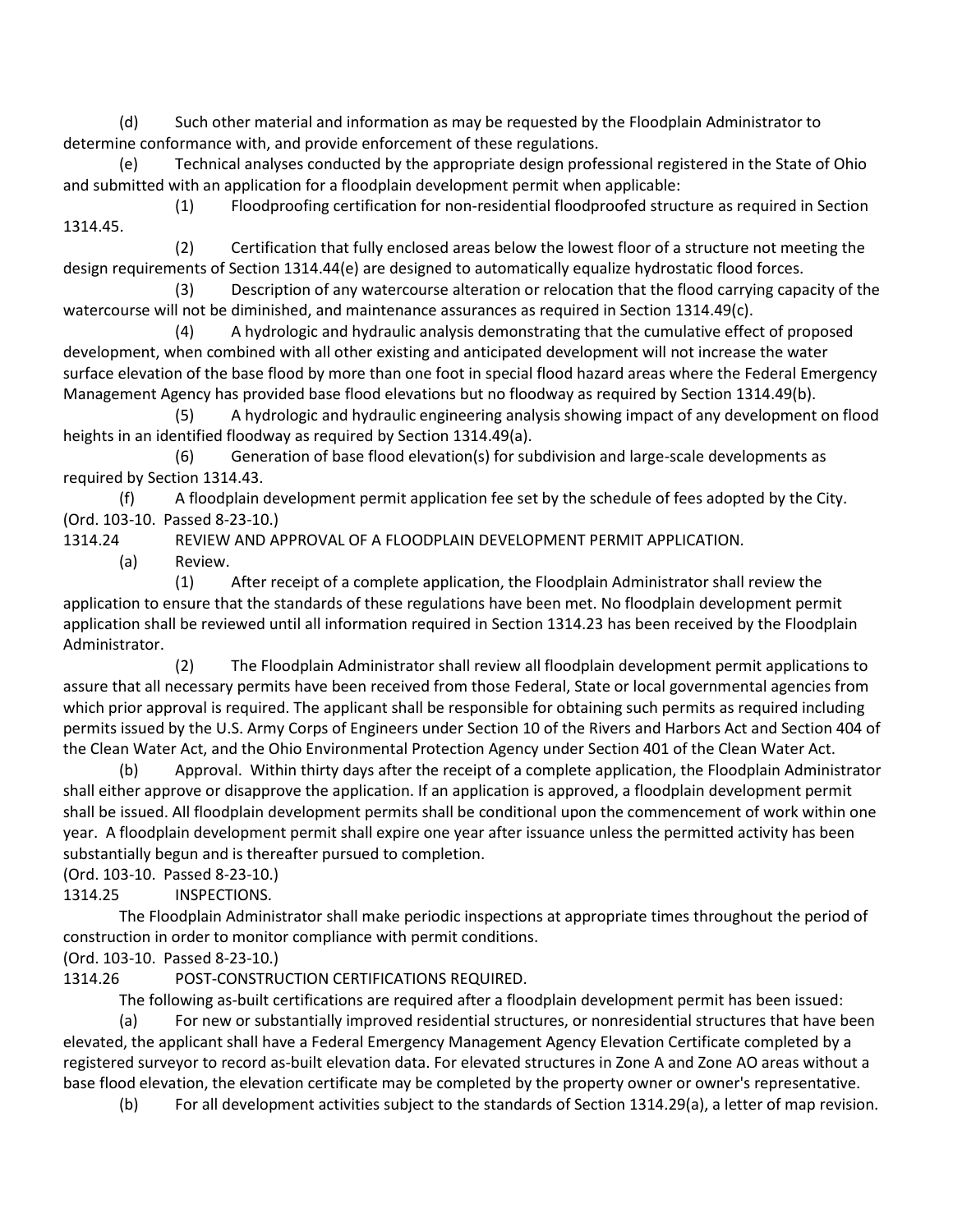(Ord. 103-10. Passed 8-23-10.)

1314.27 REVOKING A FLOODPLAIN DEVELOPMENT PERMIT.

A floodplain development permit shall be revocable, if among other things, the actual development activity does not conform to the terms of the application and permit granted thereon. In the event of the revocation of a permit, an appeal may be taken to the Appeals Board in accordance with Sections 1314.60 through 1314.65. (Ord. 103-10. Passed 8-23-10.)

1314.28 EXEMPTION FROM FILING A DEVELOPMENT PERMIT.

(a) An application for a floodplain development permit shall not be required for:

(1) Maintenance work such as roofing, painting, and basement sealing, or for small nonstructural development activities (except for filling and grading) valued at less than five thousand dollars (\$5,000).

(2) Development activities in an existing or proposed manufactured home park that are under the authority of the Ohio Department of Health and subject to the flood damage reduction provisions of the Ohio Administrative Code Section 3701.

(3) Major utility facilities permitted by the Ohio Power Siting Board under Ohio R.C. Chapter 4906.

(4) Hazardous waste disposal facilities permitted by the Hazardous Waste Siting Board under Ohio R.C. Chapter 3734.

(5) Development activities undertaken by a Federal agency and which are subject to Federal Executive Order 11988 - Floodplain Management.

(b) Any proposed action exempt from filing for a floodplain development permit is also exempt from the standards of these regulations.

(Ord. 103-10. Passed 8-23-10.)

1314.29 MAP MAINTENANCE ACTIVITIES.

To meet National Flood Insurance Program minimum requirements to have flood data reviewed and approved by FEMA, and to ensure that City flood maps, studies and other data identified in Section 1314.06 accurately represent flooding conditions so appropriate floodplain management criteria are based on current data, the following map maintenance activities are identified:

(a) Requirement to Submit New Technical Data.

(1) For all development proposals that impact floodway delineations or base flood elevations, the community shall ensure that technical data reflecting such changes be submitted to FEMA within six months of the date such information becomes available. These development proposals include:

A. Floodway encroachments that increase or decrease base flood elevations or alter floodway boundaries;

B. Fill sites to be used for the placement of proposed structures where the applicant desires to remove the site from the special flood hazard area;

C. Alteration of watercourses that result in a relocation or elimination of the special flood hazard area, including the placement of culverts; and

D. Subdivision or large scale development proposals requiring the establishment of base flood elevations in accordance with Section 1314.43.

(2) It is the responsibility of the applicant to have technical data, required in accordance with this subsection (a), prepared in a format required for a conditional letter of map revision or letter of map revision, and submitted to FEMA. Submittal and processing fees for these map revisions shall be the responsibility of the applicant.

(3) The Floodplain Administrator shall require a conditional letter of map revision prior to the issuance of a floodplain development permit for:

A. Proposed floodway encroachments that increase the base flood elevation; and

B. Proposed development which increases the base flood elevation by more than one foot in areas where FEMA has provided base flood elevations but no floodway.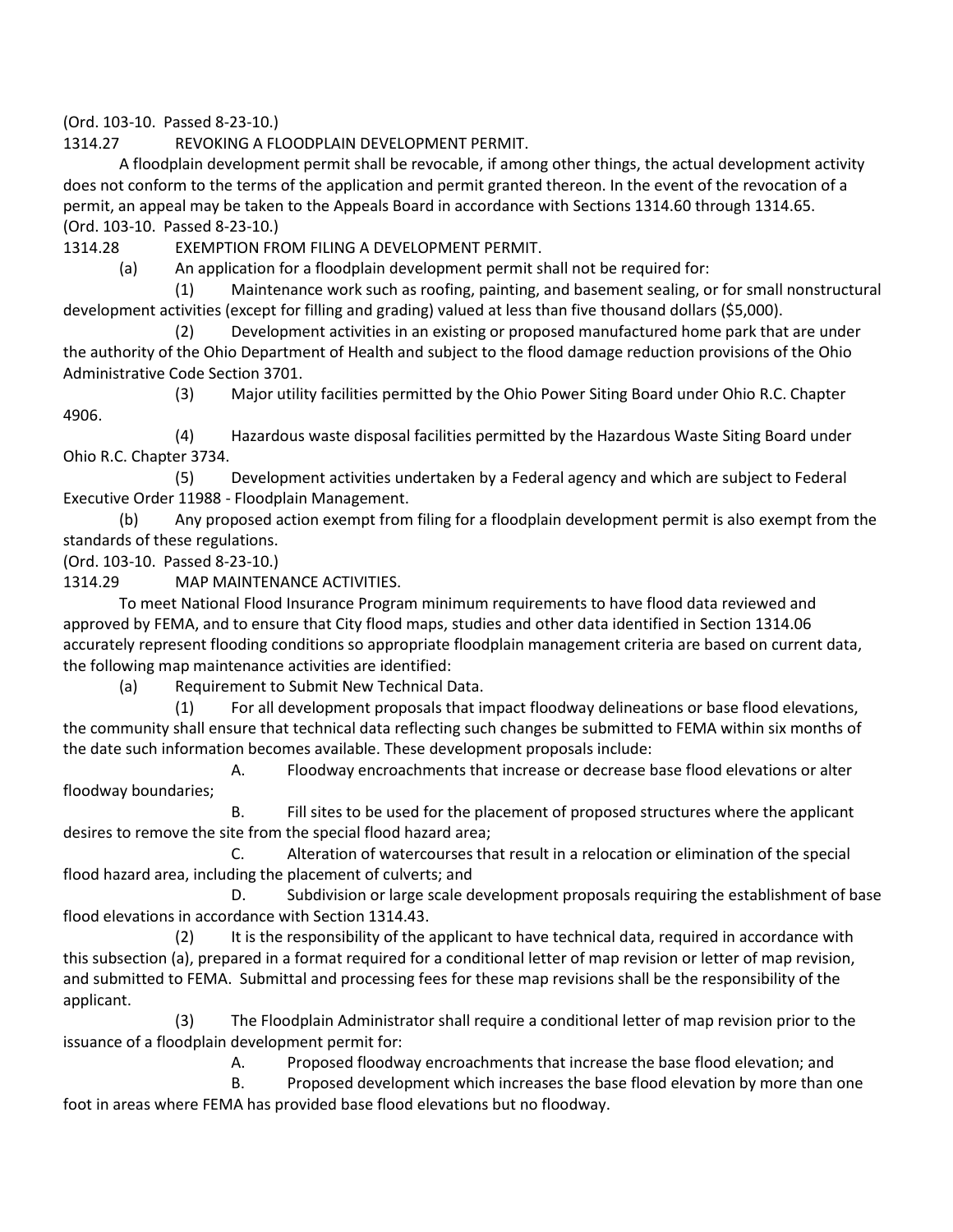(4) Floodplain development permits issued by the Floodplain Administrator shall be conditioned upon the applicant obtaining a letter of map revision from FEMA for any development proposal subject to paragraph  $(a)(1)$  hereof.

(b) Right to Submit New Technical Data. The Floodplain Administrator may request changes to any of the information shown on an effective map that does not impact floodplain or floodway delineations or base flood elevations, such as labeling or planimetric details. Such a submission shall include appropriate supporting documentation made in writing by the Mayor, and may be submitted at any time.

(c) Annexation/Detachment. Upon occurrence, the Floodplain Administrator shall notify FEMA in writing whenever the boundaries of the City have been modified by annexation or the community has assumed authority over an area, or no longer has authority to adopt and enforce floodplain management regulations for a particular area. In order that the City of Broadview Heights Flood Insurance Rate Map accurately represent the City boundaries, include within such notification a copy of a map of the City suitable for reproduction, clearly showing the new corporate limits or the new area for which the City has assumed or relinquished floodplain management regulatory authority.

(Ord. 103-10. Passed 8-23-10.)

1314.30 DATA USE AND FLOOD MAP INTERPRETATION.

The following guidelines shall apply to the use and interpretation of maps and other data showing areas of special flood hazard:

(a) In areas where FEMA has not identified special flood hazard areas, or in FEMA identified special flood hazard areas where base flood elevation and floodway data have not been identified, the Floodplain Administrator shall review and reasonably utilize any other flood hazard data available from a Federal, State, or other source.

(b) Base flood elevations and floodway boundaries produced on FEMA flood maps and studies shall take precedence over base flood elevations and floodway boundaries by any other source that reflect a reduced floodway width and/or lower base flood elevations. Other sources of data, showing increased base flood elevations and/or larger floodway areas than are shown on FEMA flood maps and studies, shall be reasonably used by the Floodplain Administrator.

(c) When preliminary flood insurance rate maps and/or flood insurance study have been provided by FEMA:

(1) Upon the issuance of a letter of final determination by the FEMA, the preliminary flood hazard data shall be used and replace all previously existing flood hazard data provided from FEMA for the purposes of administering these regulations.

(2) Prior to the issuance of a letter of final determination by FEMA, the use of preliminary flood hazard data shall only be required where no base flood elevations and/or floodway areas exist or where the preliminary base flood elevations or floodway area exceed the base flood elevations and/or floodway widths in existing flood hazard data provided from FEMA. Such preliminary data may be subject to change and/or appeal to FEMA.

(d) The Floodplain Administrator shall make interpretations, where needed, as to the exact location of the flood boundaries and areas of special flood hazard. A person contesting the determination of the location of the boundary shall be given a reasonable opportunity to appeal the interpretation as provided in Sections 1314.60 through 1314.65.

(e) Where a map boundary showing an area of special flood hazard and field elevations disagree, the base flood elevations or flood protection elevations (as found on an elevation profile, floodway data table, established high water marks, etc.) shall prevail.

(Ord. 103-10. Passed 8-23-10.)

1314.31 SUBSTANTIAL DAMAGE DETERMINATIONS.

(a) Damages to structures may result from a variety of causes including flood, tornado, wind, heavy snow, fire, etc. After such a damage event, the Floodplain Administrator shall:

(1) Determine whether damaged structures are located in special flood hazard areas;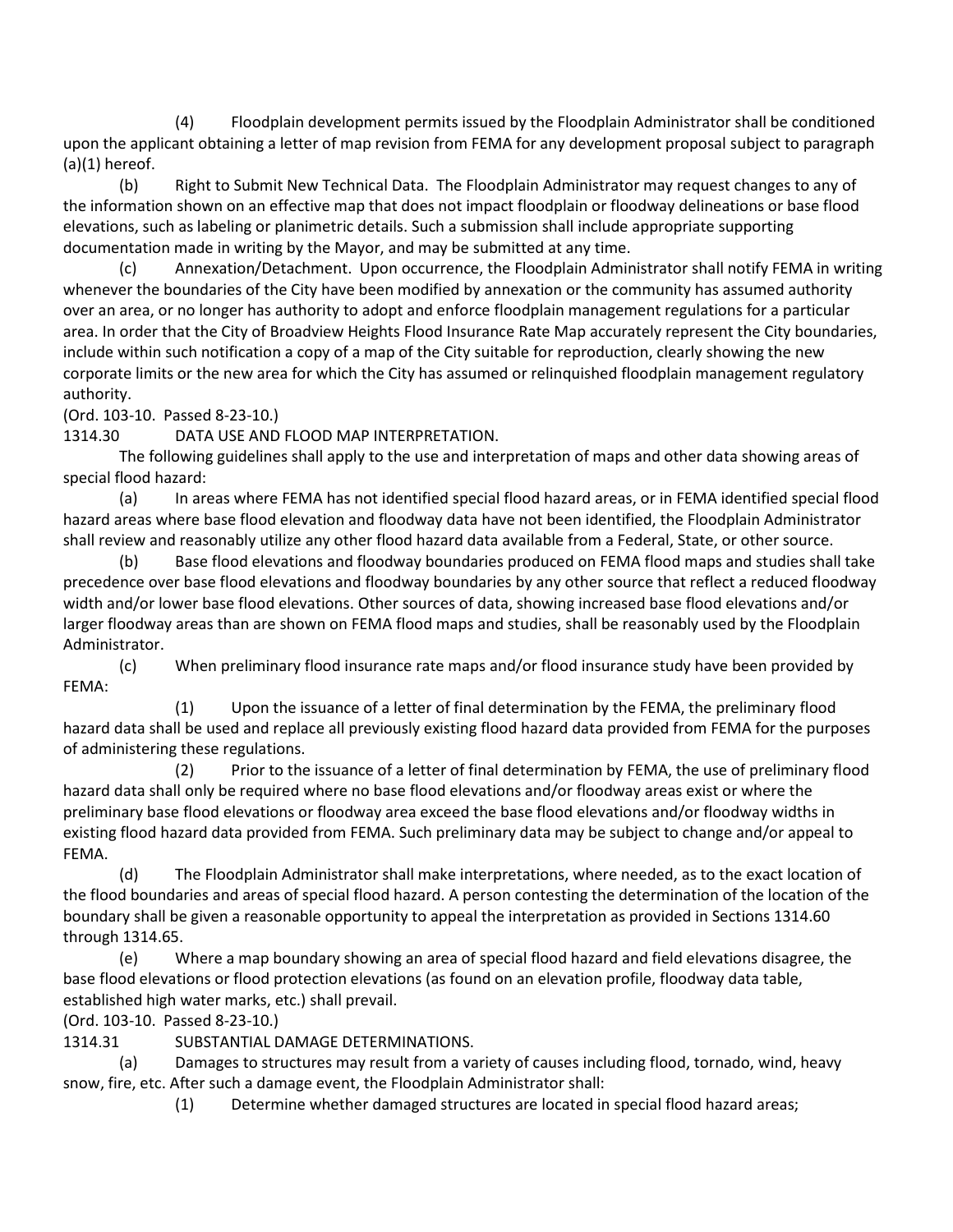(2) Conduct substantial damage determinations for damaged structures located in special flood hazard areas; and

(3) Make reasonable attempt to notify owners of substantially damaged structures of the need to obtain a floodplain development permit prior to repair, rehabilitation, or reconstruction.

(b) Additionally, the Floodplain Administrator may implement other measures to assist with the substantial damage determination and subsequent repair process. These measures include issuing press releases, public service announcements, and other public information materials related to the floodplain development permits and repair of damaged structures; coordinating with other Federal, State, and local agencies to assist with substantial damage determinations; providing owners of damaged structures materials and other information related to the proper repair of damaged structures in special flood hazard areas; and assist owners of substantially damaged structures with increased cost of compliance insurance claims.

(Ord. 103-10. Passed 8-23-10.)

USE AND DEVELOPMENT STANDARDS FOR FLOOD HAZARD REDUCTION

1314.40 GENERALLY.

The following use and development standards apply to development wholly within, partially within, or in contact with any special flood hazard area as established in Sections 1314.06 or 1314.30(a).

(Ord. 103-10. Passed 8-23-10.)

1314.41 USE REGULATIONS.

(a) Permitted Uses. All uses not otherwise prohibited in this section or any other applicable land use regulation adopted by the City are allowed provided they meet the provisions of these regulations.

(b) Prohibited Uses.

(1) Private water supply systems in all special flood hazard areas identified by FEMA, permitted under Ohio R.C. Chapter 3701.

(2) Infectious waste treatment facilities in all special flood hazard areas, permitted under Ohio R.C. Chapter 3734.

(Ord. 103-10. Passed 8-23-10.)

1314.42 WATER AND WASTEWATER SYSTEMS.

The following standards apply to all water supply, sanitary sewerage and waste disposal systems not otherwise regulated by the Ohio Revised Code:

(a) All new and replacement water supply systems shall be designed to minimize or eliminate infiltration of floodwaters into the systems;

(b) New and replacement sanitary sewerage systems shall be designed to minimize or eliminate infiltration of flood waters into the systems and discharge from the systems into flood waters; and,

(c) On-site waste disposal systems shall be located to avoid impairment to or contamination from them during flooding.

(Ord. 103-10. Passed 8-23-10.)

1314.43 SUBDIVISIONS AND LARGE DEVELOPMENTS.

(a) All subdivision proposals shall be consistent with the need to minimize flood damage and are subject to all applicable standards in these regulations;

(b) All subdivision proposals shall have public utilities and facilities such as sewer, gas, electrical, and water systems located and constructed to minimize flood damage;

(c) All subdivision proposals shall have adequate drainage provided to reduce exposure to flood damage; and

(d) In all areas of special flood hazard where base flood elevation data are not available, the applicant shall provide a hydrologic and hydraulic engineering analysis that generates base flood elevations for all subdivision proposals and other proposed developments containing at least fifty lots or five acres, whichever is less.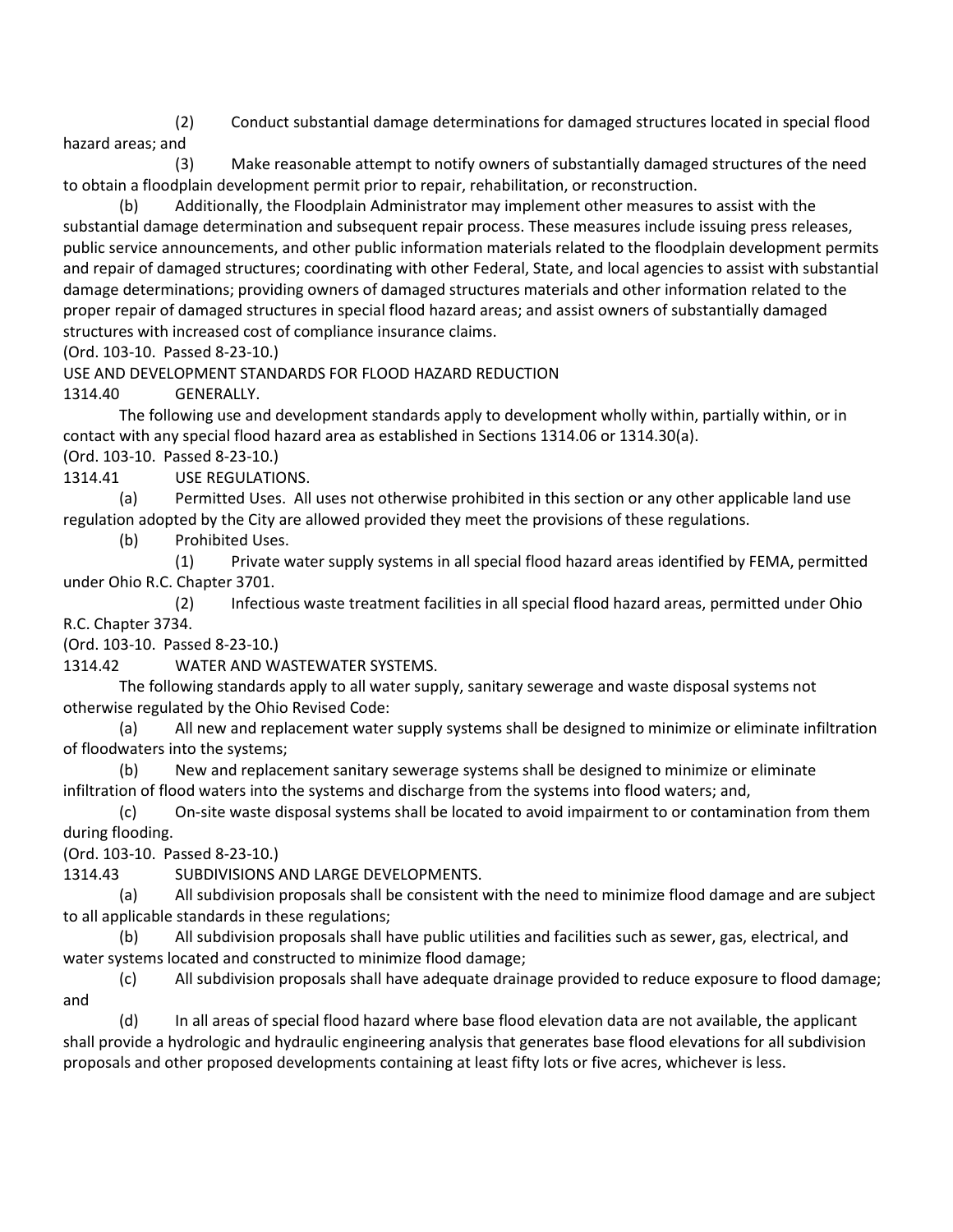(e) The applicant shall meet the requirement to submit technical data to FEMA in Section 1314.29(a)(1)D. when a hydrologic and hydraulic analysis is completed that generates base flood elevations as required by subsection (d) hereof.

(Ord. 103-10. Passed 8-23-10.)

1314.44 RESIDENTIAL STRUCTURES.

(a) New construction and substantial improvements shall be anchored to prevent flotation, collapse, or lateral movement of the structure resulting from hydrodynamic and hydrostatic loads, including the effects of buoyancy. Where a structure, including its foundation members, is elevated on fill to or above the base flood elevation, the requirements for anchoring and construction materials resistant to flood damage are satisfied.

(b) New construction and substantial improvements shall be constructed with methods and materials resistant to flood damage.

(c) New construction and substantial improvements shall be constructed with electrical, heating, ventilation, plumbing and air conditioning equipment and other service facilities that are designed and/or elevated so as to prevent water from entering or accumulating within the components during conditions of flooding.

(d) New construction and substantial improvement of any residential structure, including manufactured homes, shall have the lowest floor, including basement, elevated to or above the flood protection elevation. In Zone AO areas with no elevations specified, the structure shall have the lowest floor, including basement, elevated at least two feet above the highest adjacent natural grade.

(e) New construction and substantial improvements, including manufactured homes, that do not have basements and that are elevated to the flood protection elevation using pilings, columns, posts, or solid foundation perimeter walls with openings sufficient to allow unimpeded movement of flood waters may have an enclosure below the lowest floor provided the enclosure meets the following standards:

(1) Be used only for the parking of vehicles, building access, or storage;

(2) Be designed and certified by a registered professional engineer or architect to automatically equalize hydrostatic flood forces on exterior walls by allowing for the entry and exit of floodwaters; or

(3) Have a minimum of two openings on different walls having a total net area not less than one square inch for every square foot of enclosed area, and the bottom of all such openings being no higher than one foot above grade. The openings may be equipped with screens, louvers, or other coverings or devices provided that they permit the automatic entry and exit of floodwaters.

(f) Manufactured homes shall be affixed to a permanent foundation and anchored to prevent flotation, collapse or lateral movement of the structure resulting from hydrodynamic and hydrostatic loads, including the effects of buoyancy. Methods of anchoring may include, but are not limited to, use of over-the-top or frame ties to ground anchors.

(g) Repair or rehabilitation of historic structures upon a determination that the proposed repair or rehabilitation will not preclude the structure's continued designation as a historic structure and is the minimum necessary to preserve the historic character and design of the structure, shall be exempt from the development standards of this section.

(h) In AO Zones, new construction and substantial improvement shall have adequate drainage paths around structures on slopes to guide floodwaters around and away from the structure.

(Ord. 103-10. Passed 8-23-10.)

1314.45 NONRESIDENTIAL STRUCTURES.

(a) New construction and substantial improvement of any commercial, industrial or other nonresidential structure shall meet the requirements of Section 1314.44(a) through (c) and (e) through (h).

(b) New construction and substantial improvement of any commercial, industrial or other nonresidential structure shall either have the lowest floor, including basement, elevated to or above the level of the flood protection elevation; or, together with attendant utility and sanitary facilities, shall meet all of the following standards: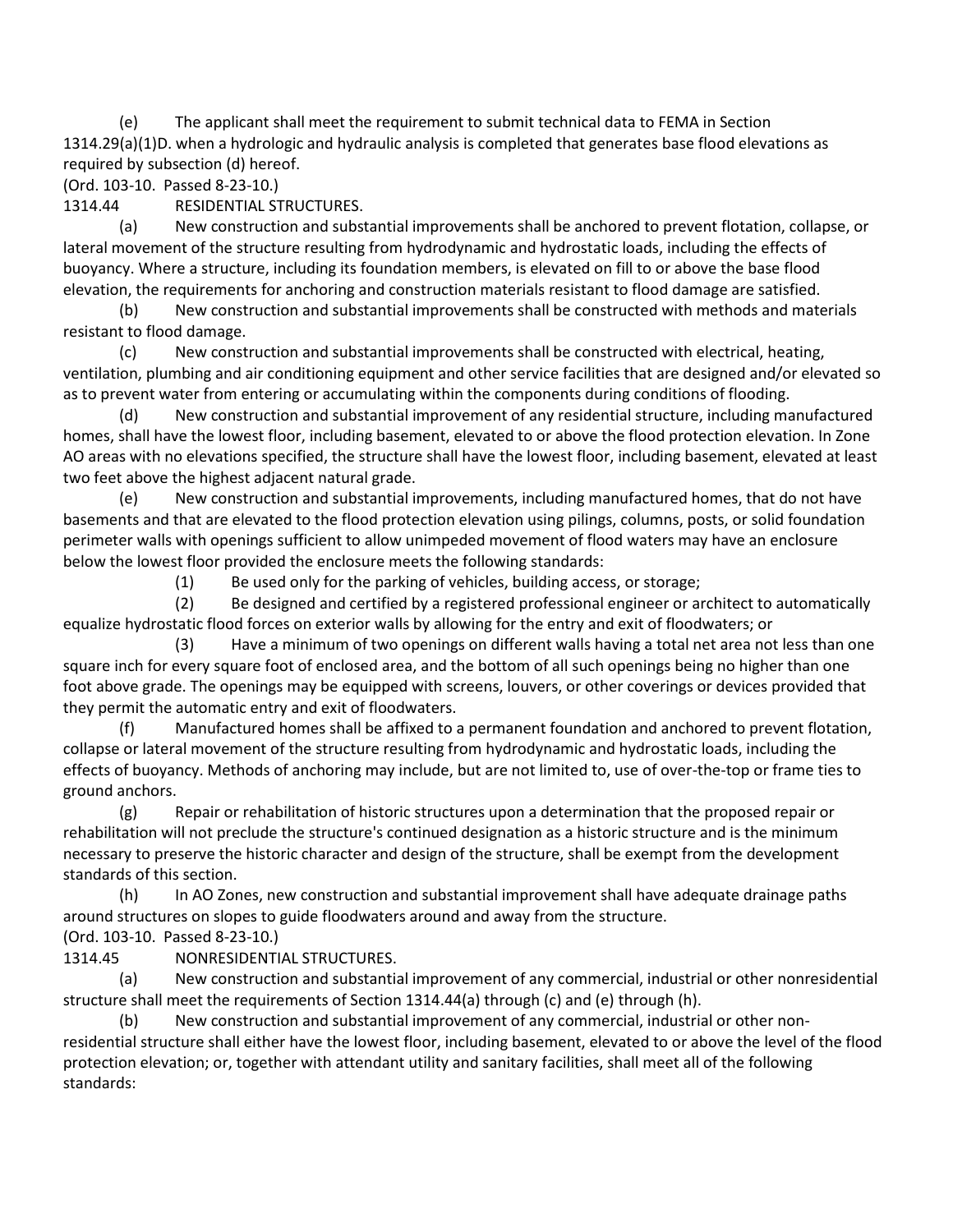(1) Be dry floodproofed so that the structure is watertight with walls substantially impermeable to the passage of water to the level of the flood protection elevation;

(2) Have structural components capable of resisting hydrostatic and hydrodynamic loads and effects of buoyancy; and,

(3) Be certified by a registered professional engineer or architect, through the use of a Federal Emergency Management Agency Floodproofing Certificate, that the design and methods of construction are in accordance with paragraphs (b)(1) and (2) hereof.

(c) In Zone AO areas with no elevations specified, the structure shall have the lowest floor, including basement, elevated at least two feet above the highest adjacent natural grade.

(Ord. 103-10. Passed 8-23-10.)

1314.46 ACCESSORY STRUCTURES.

Relief to the elevation or dry floodproofing standards may be granted for accessory structures containing no more than 600 square feet. Such structures must meet the following standards:

(a) They shall not be used for human habitation;

(b) They shall be constructed of flood resistant materials;

(c) They shall be constructed and placed on the lot to offer the minimum resistance to the flow of floodwaters;

(d) They shall be firmly anchored to prevent flotation;

(e) Service facilities such as electrical and heating equipment shall be elevated or floodproofed to or above the level of the flood protection elevation; and

(f) They shall meet the opening requirements of Section 1314.44(e)(3).

(Ord. 103-10. Passed 8-23-10.)

1314.47 RECREATIONAL VEHICLES.

Recreational vehicles must meet at least one of the following standards:

(a) They shall not be located on sites in special flood hazard areas for more than 180 days, or

(b) They must be fully licensed and ready for highway use, or

(c) They must meet all standards of Section 1314.44.

(Ord. 103-10. Passed 8-23-10.)

1314.48 ABOVE GROUND GAS OR LIQUID STORAGE TANKS.

All above ground gas or liquid storage tanks shall be anchored to prevent flotation or lateral movement resulting from hydrodynamic and hydrostatic loads.

(Ord. 103-10. Passed 8-23-10.)

1314.49 ASSURANCE OF FLOOD CARRYING CAPACITY.

Pursuant to the purpose and methods of reducing flood damage stated in these regulations, the following additional standards are adopted to assure that the reduction of the flood carrying capacity of watercourses is minimized:

(a) Development in Floodways.

(1) In floodway areas, development shall cause no increase in flood levels during the occurrence of the base flood discharge. Prior to issuance of a floodplain development permit, the applicant must submit a hydrologic and hydraulic analysis, conducted by a registered professional engineer, demonstrating that the proposed development would not result in any increase in the base flood elevation; or

(2) Development in floodway areas causing increases in the base flood elevation may be permitted provided all of the following are completed by the applicant:

A. Meet the requirements to submit technical data in Section 1314.29(a);

B. An evaluation of alternatives, which would not result in increased base flood elevations and an explanation why these alternatives are not feasible;

C. Certification that no structures are located in areas that would be impacted by the increased base flood elevation;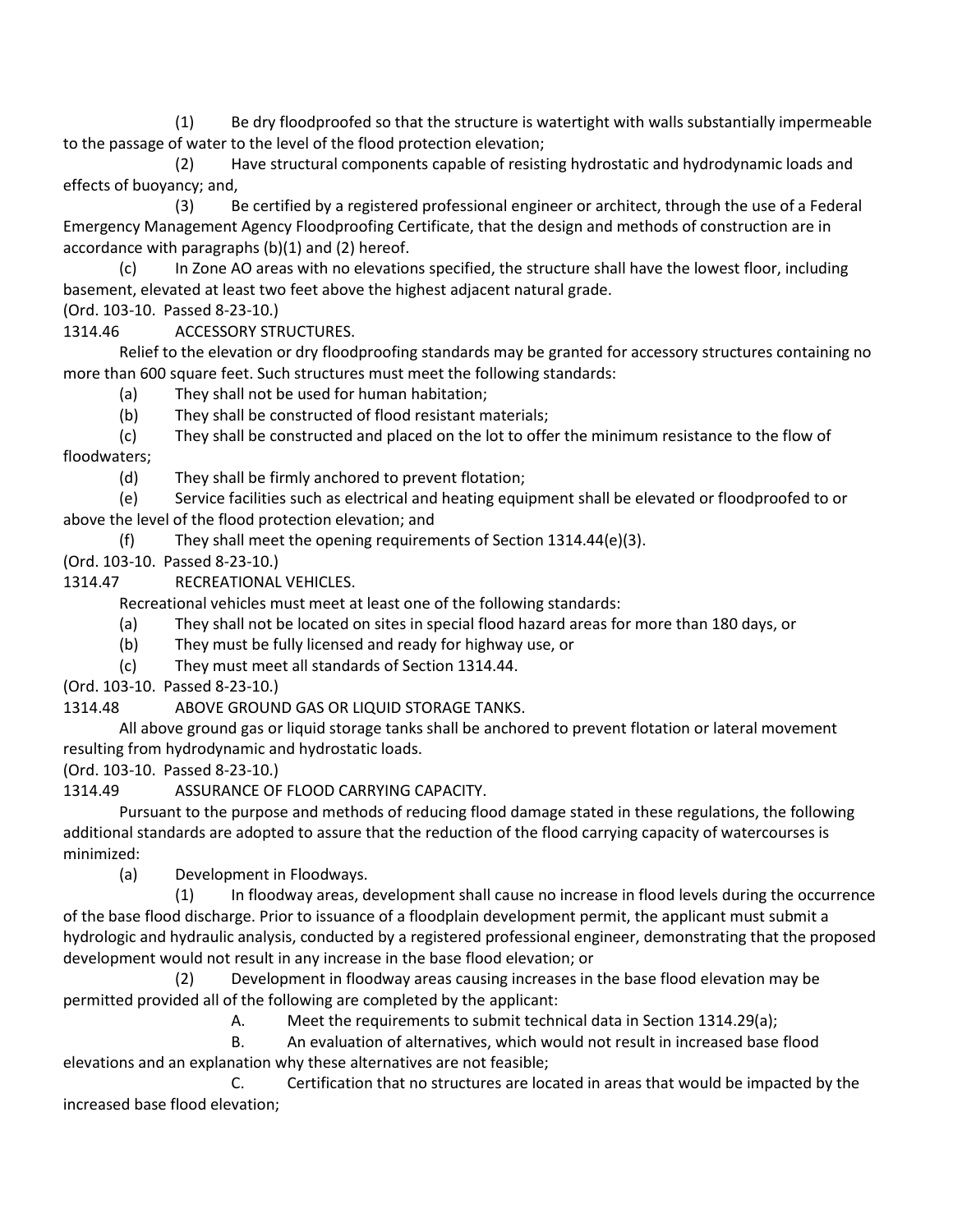D. Documentation of individual legal notices to all impacted property owners within and outside the community, explaining the impact of the proposed action on their property; and

E. Concurrence of the Mayor and the Chief Executive Officer of any other communities impacted by the proposed actions.

(b) Development in Riverine Areas with Base Flood Elevations but No Floodways.

(1) In riverine special flood hazard areas identified by FEMA where base flood elevation data are provided but no floodways have been designated, the cumulative effect of any proposed development, when combined with all other existing and anticipated development, shall not increase the base flood elevation more than 1.0 (one) foot at any point. Prior to issuance of a floodplain development permit, the applicant must submit a hydrologic and hydraulic analysis, conducted by a registered professional engineer, demonstrating that this standard has been met; or,

(2) Development in riverine special flood hazard areas identified by FEMA where base flood elevation data are provided but no floodways have been designated causing more than one foot increase in the base flood elevation may be permitted provided all of the following are completed by the applicant:

A. An evaluation of alternatives which would result in an increase of one foot or less of the base flood elevation and an explanation why these alternatives are not feasible;

B. Paragraph (a)(2), items A. and C. through E. hereof.

(c) Alterations of a Watercourse. For the purpose of these regulations, a watercourse is altered when any change occurs within its banks. The extent of the banks shall be established by a field determination of the "bankfull stage." The field determination of "bankfull stage" shall be based on methods presented in Chapter 7 of the USDA Forest Service General Technical Report RM-245, Stream Channel Reference Sites: An Illustrated Guide to Field Technique or other applicable publication available from a Federal, State, or other authoritative source. For all proposed developments that alter a watercourse, the following standards apply:

(1) The bankfull flood carrying capacity of the altered or relocated portion of the watercourse shall not be diminished. Prior to the issuance of a floodplain development permit, the applicant must submit a description of the extent to which any watercourse will be altered or relocated as a result of the proposed development, and certification by a registered professional engineer that the bankfull flood carrying capacity of the watercourse will not be diminished.

(2) Adjacent communities, the U.S. Army Corps of Engineers, and the Ohio Department of Natural Resources, Division of Water, must be notified prior to any alteration or relocation of a watercourse. Evidence of such notification must be submitted to the Federal Emergency Management Agency.

(3) The applicant shall be responsible for providing the necessary maintenance for the altered or relocated portion of said watercourse so that the flood carrying capacity will not be diminished. The Floodplain Administrator may require the permit holder to enter into an agreement with the City specifying the maintenance responsibilities. If an agreement is required, it shall be made a condition of the floodplain development permit.

(4) The applicant shall meet the requirements to submit technical data in Section 1314.29(a)(1)C. when an alteration of a watercourse results in the relocation or elimination of the special flood hazard area, including the placement of culverts.

(Ord. 103-10. Passed 8-23-10.)

APPEALS AND VARIANCES

1314.60 APPEALS BOARD ESTABLISHED.

(a) The City Board of Zoning Appeals is hereby appointed to serve as the Appeals Board for these regulations as established by City Code.

(b) Records of the Appeals Board shall be kept and filed in City Hall at 9543 Broadview Road, Broadview Heights, Ohio.

(Ord. 103-10. Passed 8-23-10.) 1314.61 POWERS AND DUTIES.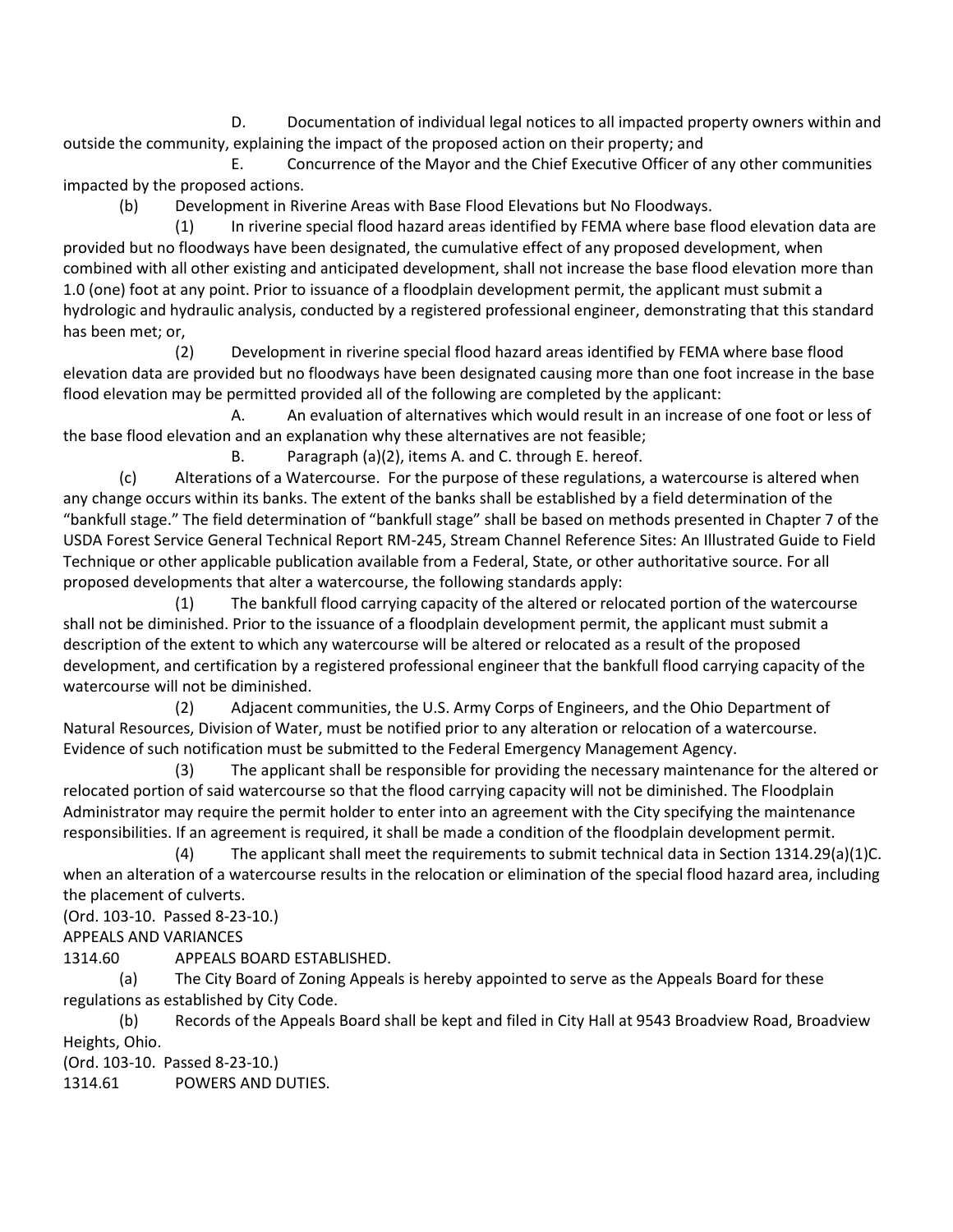(a) The Appeals Board shall hear and decide appeals where it is alleged there is an error in any order, requirement, decision or determination made by the Floodplain Administrator in the administration or enforcement of these regulations.

(b) Authorize variances in accordance with Section 1314.63.

(Ord. 103-10. Passed 8-23-10.)

1314.62 APPEALS.

(a) Any person affected by any notice and order, or other official action of the Floodplain Administrator may request and shall be granted a hearing on the matter before the Appeals Board provided that such person shall file, within thirty days of the date of such notice and order, or other official action, a brief statement of the grounds for such hearing or for the mitigation of any item appearing on any order of the Floodplain Administrator's decision. Such appeal shall be in writing, signed by the applicant, and be filed with the Floodplain Administrator. Upon receipt of the appeal, the Floodplain Administrator shall transmit said notice and all pertinent information on which the Floodplain Administrator's decision was made to the Appeals Board.

(b) Upon receipt of the notice of appeal, the Appeals Board shall fix a reasonable time for the appeal, give notice in writing to parties in interest, and decide the appeal within a reasonable time after it is submitted. (Ord. 103-10. Passed 8-23-10.)

# 1314.63 VARIANCES.

Any person believing that the use and development standards of these regulations would result in unnecessary hardship may file an application for a variance. The Appeals Board shall have the power to authorize, in specific cases, such variances from the standards of these regulations, not inconsistent with Federal regulations, as will not be contrary to the public interest where, owning to special conditions of the lot or parcel, a literal enforcement of the provisions of these regulations would result in unnecessary hardship.

(a) Application for a Variance.

(1) Any owner, or agent thereof, of property for which a variance is sought shall make an application for a variance by filing it with the Floodplain Administrator, who upon receipt of the variance shall transmit it to the Appeals Board.

(2) Such application at a minimum shall contain the following information: Name, address, and telephone number of the applicant; legal description of the property; parcel map; description of the existing use; description of the proposed use; location of the floodplain; description of the variance sought; and reason for the variance request.

(3) All applications for variance shall be accompanied by a variance application fee set in the schedule of fees adopted by the City.

(b) Public Hearing. At such hearing the applicant shall present such statements and evidence as the Appeals Board requires. In considering such variance applications, the Appeals Board shall consider and make findings of fact on all evaluations, all relevant factors, standards specified in other sections of these regulations and the following factors:

(1) The danger that materials may be swept onto other lands to the injury of others.

(2) The danger to life and property due to flooding or erosion damage.

(3) The susceptibility of the proposed facility and its contents to flood damage and the effect of such damage on the individual owner.

(4) The importance of the services provided by the proposed facility to the community.

(5) The availability of alternative locations for the proposed use that are not subject to flooding or erosion damage.

(6) The necessity to the facility of a waterfront location, where applicable.

(7) The compatibility of the proposed use with existing and anticipated development.

(8) The relationship of the proposed use to the comprehensive plan and floodplain management

program for that area.

(9) The safety of access to the property in times of flood for ordinary and emergency vehicles.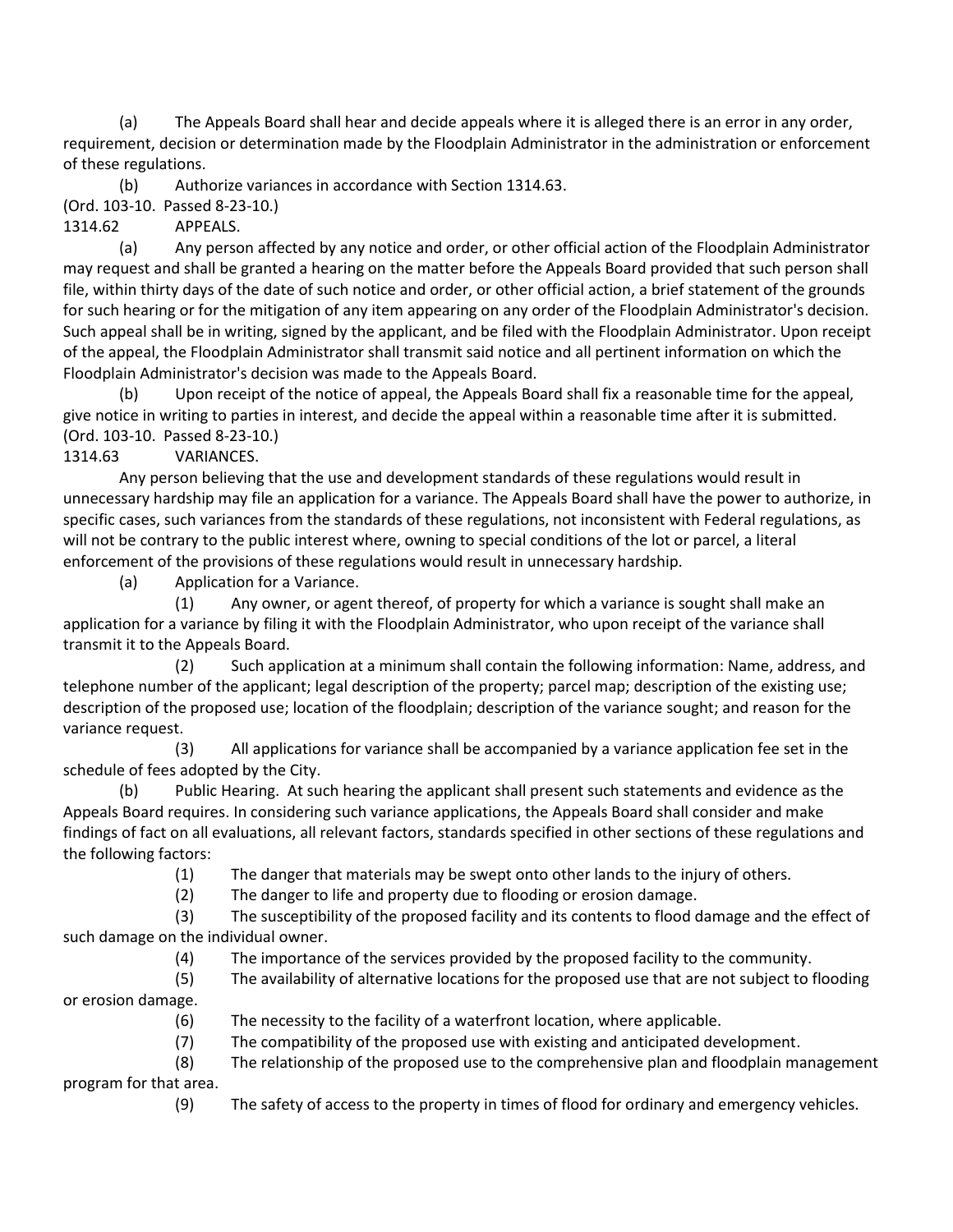(10) The expected heights, velocity, duration, rate of rise, and sediment transport of the floodwaters and the effects of wave action, if applicable, expected at the site.

(11) The costs of providing governmental services during and after flood conditions, including maintenance and repair of public utilities and facilities such as sewer, gas, electrical, and water systems, and streets and bridges.

(c) Variances.

(1) Variances shall only be issued upon:

A. A showing of good and sufficient cause.

B. A determination that failure to grant the variance would result in exceptional hardship due to the physical characteristics of the property. Increased cost or inconvenience of meeting the requirements of these regulations does not constitute an exceptional hardship to the applicant.

A determination that the granting of a variance will not result in increased flood heights beyond that which is allowed in these regulations; additional threats to public safety; extraordinary public expense, nuisances, fraud on or victimization of the public, or conflict with existing local laws.

D. A determination that the structure or other development is protected by methods to minimize flood damages.

E. A determination that the variance is the minimum necessary, considering the flood hazard, to afford relief.

(2) Upon consideration of the above factors and the purposes of these regulations, the Appeals Board may attach such conditions to the granting of variances, as it deems necessary to further the purposes of these regulations.

(d) Other Conditions for Variances.

(1) Variances shall not be issued within any designated floodway if any increase in flood levels during the base flood discharge would result.

(2) Generally, variances may be issued for new construction and substantial improvements to be erected on a lot of one-half acre or less in size contiguous to and surrounded by lots with existing structures constructed below the base flood level, providing items in paragraphs (b)(1) to (11) hereof have been fully considered. As the lot size increases beyond one-half acre, the technical justification required for issuing the variance increases.

(3) Any applicant to whom a variance is granted shall be given written notice that the structure will be permitted to be built with a lowest floor elevation below the base flood elevation and the cost of flood insurance will be commensurate with the increased risk resulting from the reduced lowest floor elevation. (Ord. 103-10. Passed 8-23-10.)

1314.64 PROCEDURE AT HEARINGS.

(a) All testimony shall be given under oath.

(b) A complete record of the proceedings shall be kept, except confidential deliberations of the Board, but including all documents presented and a verbatim record of the testimony of all witnesses.

(c) The applicant shall proceed first to present evidence and testimony in support of the appeal or variance.

(d) The administrator may present evidence or testimony in opposition to the appeal or variance.

(e) All witnesses shall be subject to cross-examination by the adverse party or their counsel.

(f) Evidence that is not admitted may be proffered and shall become part of the record for appeal.

(g) The Board shall issue subpoenas upon written request for the attendance of witnesses. A reasonable deposit to cover the cost of issuance and service shall be collected in advance.

The Board shall prepare conclusions of fact supporting its decision. The decision may be announced at the conclusion of the hearing and thereafter issued in writing or the decision may be issued in writing within a reasonable time after the hearing.

(Ord. 103-10. Passed 8-23-10.)